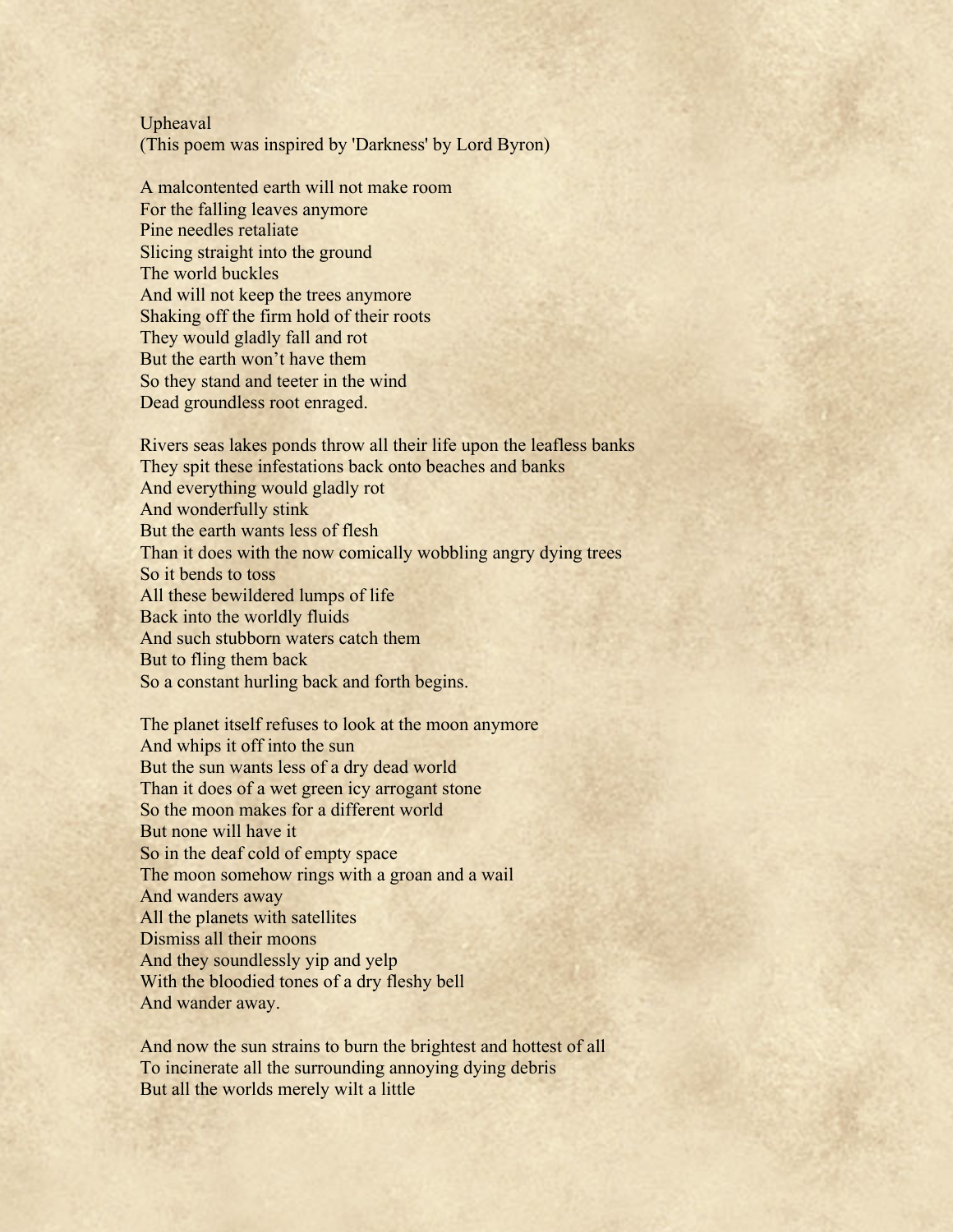Not like flowers but like weeds scrubbed with boiling dew They back off and off soon freezing solid Solemnly they crack and quake Sink back into the shadows of their own crystallized shapes And wander away.

Even now the stars amidst the galaxy Rush to meet and clash and fall down On the hard bottom of the galactic spiral Like exquisite dinner plates dropped from a mile high No clatter heard nothing shattering Only the noiseless spew of ceramic dust Thus the spray of a stellar mist Anoints its own desolation.

All dissolving galaxies seek the emptiness at crazy speeds Completely intolerant of each other Gassy splashes of crowded heat Seeking the coolness of dissipation And at long last stellar extinction.

Such infinite clusters that once chatted About their own bright nude stars Now scream over which way to go And confuse and flustered Collide and tear each other apart So the universe once entire of itself Is now the fragments of its own revulsion Everything in it is repelled by everything in it Each quark rebels The atom is out Nothing in To bind is a sin So everything is useless The animal of matter and energy declawed The thrust of the lusty skies above all the iced worlds desexed Everything's out Not just dead but out Gone Nothing's around.

Until the thing least allowed Born of the union of the last thought and the last thoughtless tear Pulls up once again to the missing curb Climbs out and spits And smiles